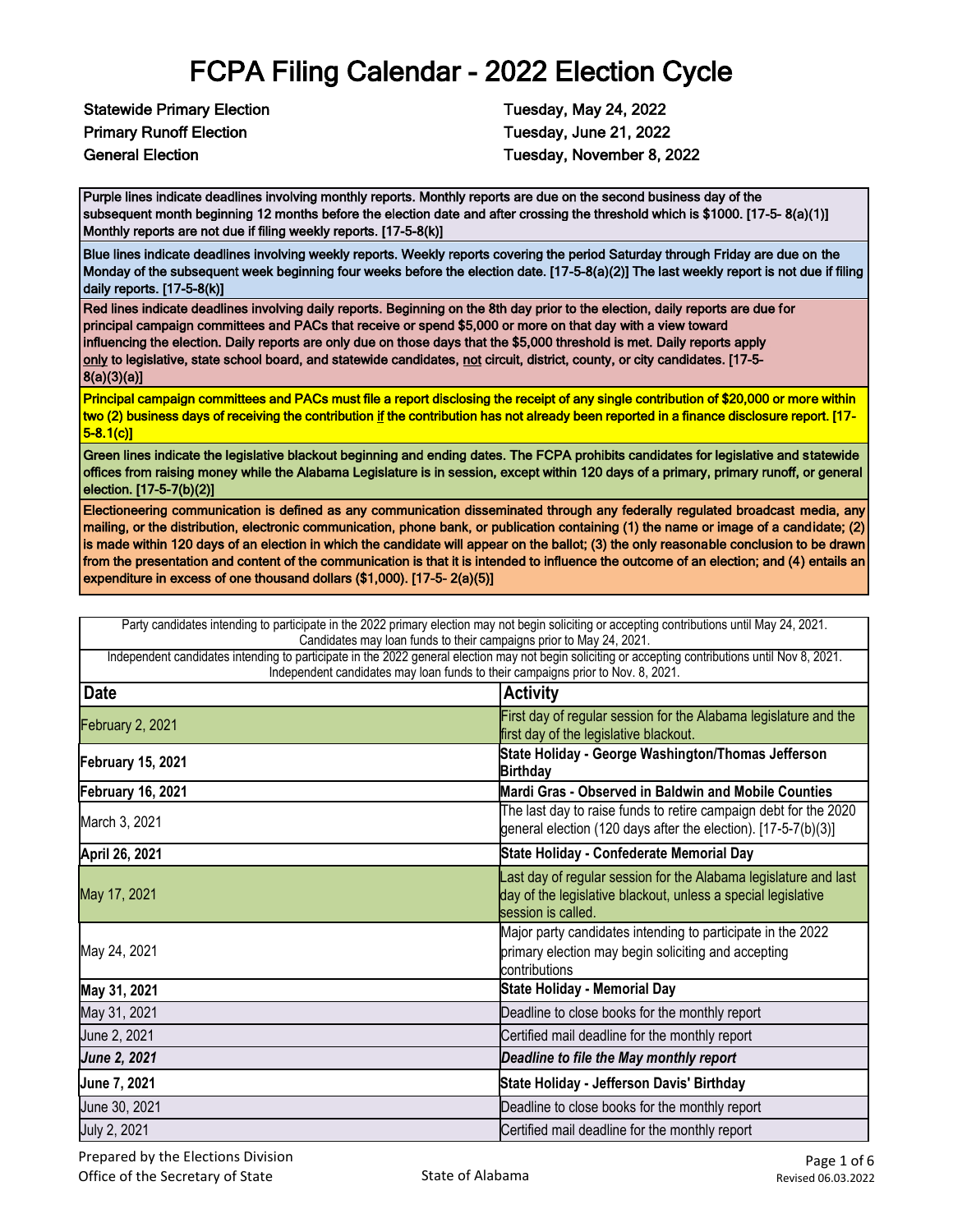| <b>July 2, 2021</b>      | Deadline to file the June monthly report                                                                        |
|--------------------------|-----------------------------------------------------------------------------------------------------------------|
| <b>July 5, 2021</b>      | State Holiday - Independence Day                                                                                |
| July 31, 2021            | Deadline to close books for the monthly report                                                                  |
| August 3, 2021           | Certified mail deadline for the monthly report                                                                  |
| <b>August 3, 2021</b>    | Deadline to file the July monthly report                                                                        |
| August 31, 2021          | Deadline to close books for the monthly report                                                                  |
| September 2, 2021        | Certified mail deadline for the monthly report                                                                  |
| September 2, 2021        | Deadline to file the August monthly report                                                                      |
| September 6, 2021        | State Holiday - Labor Day                                                                                       |
| September 30, 2021       | Deadline to close books for the monthly report                                                                  |
| October 4, 2021          | Certified mail deadline for the monthly report                                                                  |
| October 4, 2021          | Deadline to file the September monthly report                                                                   |
| October 11, 2021         | <b>State Holiday - Columbus Day</b>                                                                             |
| October 31, 2021         | Deadline to close books for the monthly report                                                                  |
| November 2, 2021         | Certified mail deadline for the monthly report                                                                  |
| November 2, 2021         | Deadline to file the October monthly report                                                                     |
| November 8, 2021         | Independent & minor party candidates may begin soliciting<br>and accepting contributions                        |
| November 11, 2021        | State Holiday - Veterans' Day                                                                                   |
| November 25, 2021        | <b>State Holiday - Thanksgiving Day</b>                                                                         |
| November 30, 2021        | Deadline to close books for the monthly report                                                                  |
| December 2, 2021         | Certified mail deadline for the monthly report                                                                  |
| December 2, 2021         | Deadline to file the November monthly report                                                                    |
| December 24, 2021        | <b>State Holiday - Christmas Day</b>                                                                            |
| December 31, 2021        | <b>State Holiday - New Year's Day</b>                                                                           |
| December 31, 2021        | Deadline to close books for the monthly report                                                                  |
| January 4, 2022          | Certified mail deadline for the monthly report                                                                  |
| <b>January 4, 2022</b>   | Deadline to file the December monthly report                                                                    |
| <b>January 11, 2022</b>  | First day of regular session for the Alabama legislature and the<br>first day of the legislative blackout.      |
| <b>January 17, 2022</b>  | State Holiday - Robert E. Lee/Martin Luther King, Jr.<br><b>Birthday</b>                                        |
| <b>January 24, 2022</b>  | Last day of the legislative blackout.                                                                           |
| January 28, 2022         | Last day candidates may qualify with major political parties<br>to participate in primary election [17-13-5(a)] |
| January 31, 2022         | Deadline to close books for the monthly report                                                                  |
| January 31, 2022         | Certified mail deadline for the annual report                                                                   |
|                          | Annual Report due. Only for PACs and elected officials not                                                      |
|                          | already filing monthly reports in the 2022 election cycle.                                                      |
| <b>January 31, 2022</b>  | Also applies to PACs and Principal Campaign Committees                                                          |
|                          | not participating in the 2022 election cycle. [17-5-8(b)]                                                       |
| February 2, 2022         | Certified mail deadline for the monthly report                                                                  |
| February 2, 2022         | Deadline to file the January monthly report                                                                     |
| <b>February 21, 2022</b> | State Holiday - George Washington/Thomas Jefferson<br><b>Birthday</b>                                           |
| February 28, 2022        | Deadline to close books for the monthly report                                                                  |
| March 1, 2022            | Mardi Gras - Observed in Baldwin and Mobile Counties                                                            |
| March 2, 2022            | Certified mail deadline for the monthly report                                                                  |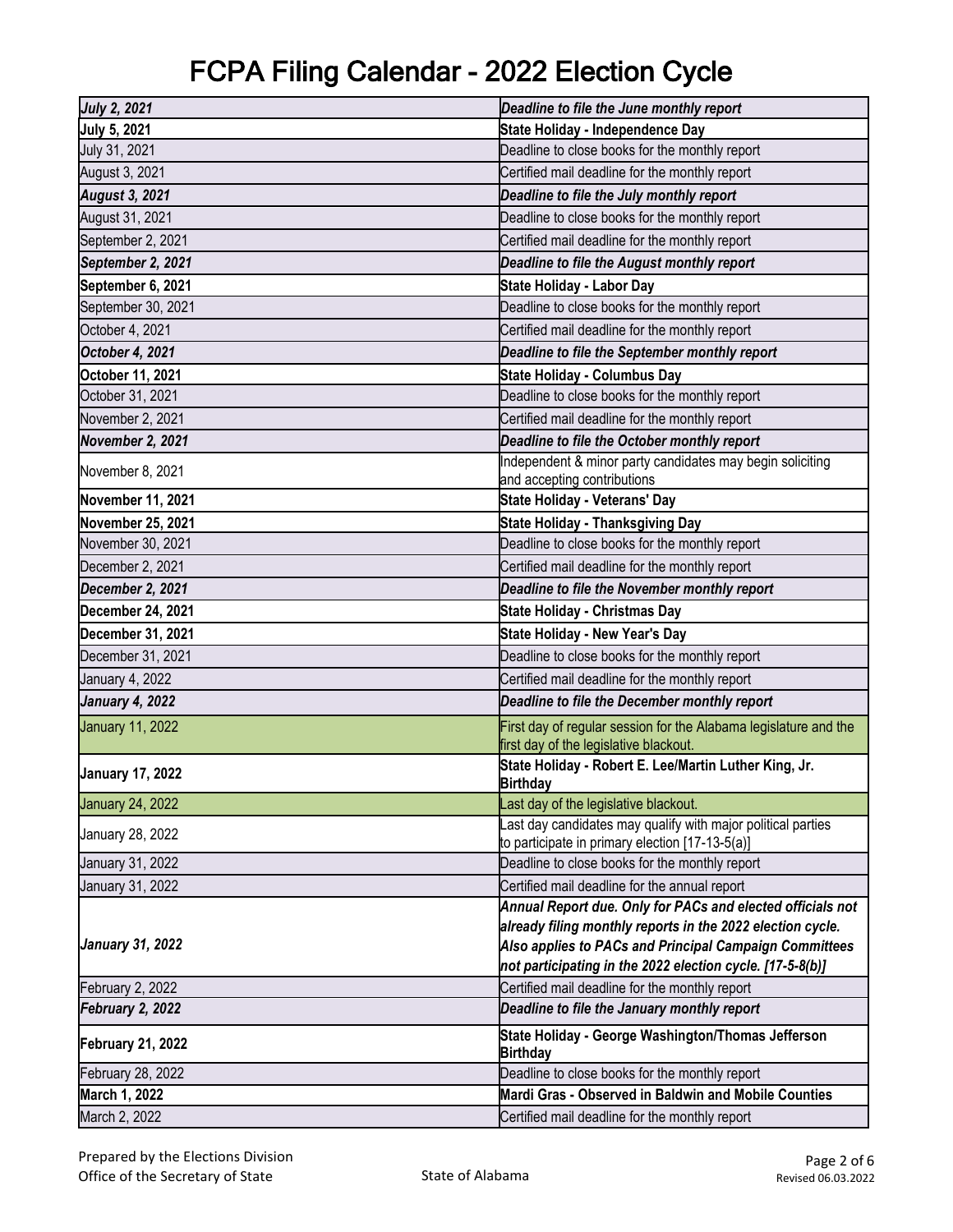| March 2, 2022        | Deadline to file the February monthly report                                                                 |
|----------------------|--------------------------------------------------------------------------------------------------------------|
| March 31, 2022       | Deadline to close books for the monthly report                                                               |
| April 4, 2022        | Certified mail deadline for the monthly report                                                               |
| <b>April 4, 2022</b> | Deadline to file the March monthly report                                                                    |
| April 25, 2022       | State Holiday - Confederate Memorial Day                                                                     |
| April 26, 2022       | Last day of regular session for the Alabama legislature.                                                     |
| April 29, 2022       | Deadline to close books for the weekly report for the primary<br>election                                    |
| April 30, 2022       | Deadline to close books for the monthly report; only for<br>candidates not participating in primary election |
| May 2, 2022          | Certified mail deadline for the weekly report for the primary<br>election                                    |
| May 2, 2022          | Deadline to file the weekly report for the primary<br>election                                               |
| May 3, 2022          | Certified mail deadline for the monthly report; only for candidates<br>not participating in primary election |
| May 3, 2022          | Deadline to file the April monthly report; only for candidates<br>not participating in primary election      |
| May 6, 2022          | Deadline to close books for the weekly report for the primary<br>election                                    |
| May 9, 2022          | Certified mail deadline for the weekly report for the primary<br>election                                    |
| May 9, 2022          | Deadline to file the weekly report for the primary<br>election                                               |
| May 13, 2022         | Deadline to close books for the weekly report for the primary<br>election                                    |
| May 16, 2022         | Daily report due. Please refer to the instructions on the<br>top of the calendar page.                       |
| May 16, 2022         | Certified mail deadline for the weekly report for the primary<br>election                                    |
| May 16, 2022         | Deadline to file the weekly report for the primary<br>election                                               |
| May 17, 2022         | Daily report due. Please refer to the instructions on the<br>top of the calendar page.                       |
| May 18, 2022         | Daily report due. Please refer to the instructions on the<br>top of the calendar page.                       |
| May 19, 2022         | Daily report due. Please refer to the instructions on the<br>top of the calendar page.                       |
| May 20, 2022         | Deadline to close books for the weekly report for the primary<br>election                                    |
| May 20, 2022         | Daily report due. Please refer to the instructions on the<br>top of the calendar page.                       |
| May 21, 2022         | Daily report due. Please refer to the instructions on the<br>top of the calendar page.                       |
| May 22, 2022         | Daily report due. Please refer to the instructions on the<br>top of the calendar page.                       |
| May 23, 2022         | Certified mail deadline for the weekly report for the primary<br>election                                    |
| May 23, 2022         | Deadline to file the weekly report for the primary<br>election                                               |
| May 23, 2022         | Daily report due by 12:01 p.m. Please refer to the<br>instructions on the top of the calendar page.          |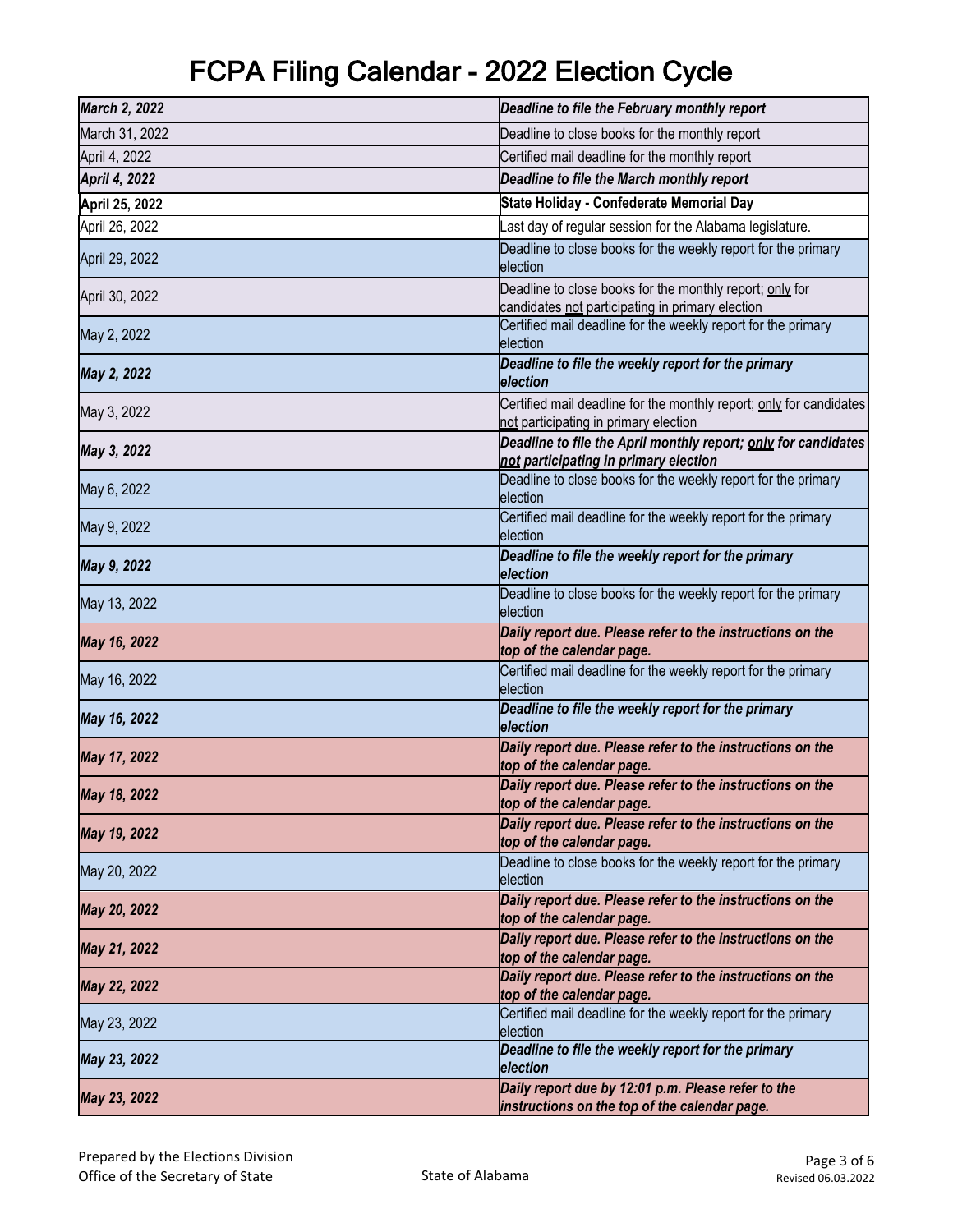| <b>May 24, 2022</b>  | <b>Primary Elections</b>                                                                                            |
|----------------------|---------------------------------------------------------------------------------------------------------------------|
| May 27, 2022         | Deadline to close books for the weekly report for the primary<br>runoff election                                    |
| May 30, 2022         | <b>State Holiday - Memorial Day</b>                                                                                 |
| May 31, 2022         | Certified mail deadline for the weekly report for the primary<br>runoff election                                    |
| May 31, 2022         | Deadline to file the weekly report for the primary runoff<br>election                                               |
| May 31, 2022         | Deadline to close books for the monthly report; only for<br>candidates not participating in primary runoff election |
| June 2, 2022         | Certified mail deadline for the monthly report; only for candidates<br>not participating in primary runoff election |
| <b>June 2, 2022</b>  | Deadline to file the May monthly report; only for candidates<br>not participating in primary runoff election        |
| June 3, 2022         | Deadline to close books for the weekly report for the primary<br>runoff election                                    |
| June 6, 2022         | State Holiday - Jefferson Davis' Birthday                                                                           |
| June 7, 2022         | Certified mail deadline for the weekly report for the primary<br>runoff election                                    |
| <b>June 7, 2022</b>  | Deadline to file the weekly report for the primary runoff<br>election                                               |
| June 10, 2022        | Deadline to close books for the weekly report for the primary<br>runoff election                                    |
| <b>June 13, 2022</b> | Daily report due. Please refer to the instructions on the top<br>of the calendar page.                              |
| June 13, 2022        | Certified mail deadline for the weekly report for the primary<br>runoff election                                    |
| June 13, 2022        | Deadline to file the weekly report for the primary runoff<br>election                                               |
| <b>June 14, 2022</b> | Daily report due. Please refer to the instructions on the top<br>of the calendar page.                              |
| <b>June 15, 2022</b> | Daily report due. Please refer to the instructions on the top<br>of the calendar page.                              |
| <b>June 16, 2022</b> | Daily report due. Please refer to the instructions on the top<br>of the calendar page.                              |
| <b>June 17, 2022</b> | Daily Report Due. Please refer to the instructions on the top<br>of the calendar page.                              |
| June 17, 2022        | Deadline to close books for the weekly report for the primary<br>runoff election                                    |
| June 17, 2022        | Certified mail deadline for the weekly report for the primary<br>runoff election                                    |
| <b>June 18, 2022</b> | Daily report due. Please refer to the instructions on the top<br>of the calendar page.                              |
| <b>June 19, 2022</b> | Daily report due. Please refer to the instructions on the top<br>of the calendar page.                              |
| <b>June 20, 2022</b> | Deadline to file the weekly report for the primary runoff<br>election                                               |
| <b>June 20, 2022</b> | Daily report due by 12:01 p.m. Please refer to the<br>instructions on the top of the calendar page.                 |
| June 20, 2022        | State Holiday - Juneteenth                                                                                          |
| <u>June 21, 2022</u> | <b>Primary Runoff Elections</b>                                                                                     |
|                      |                                                                                                                     |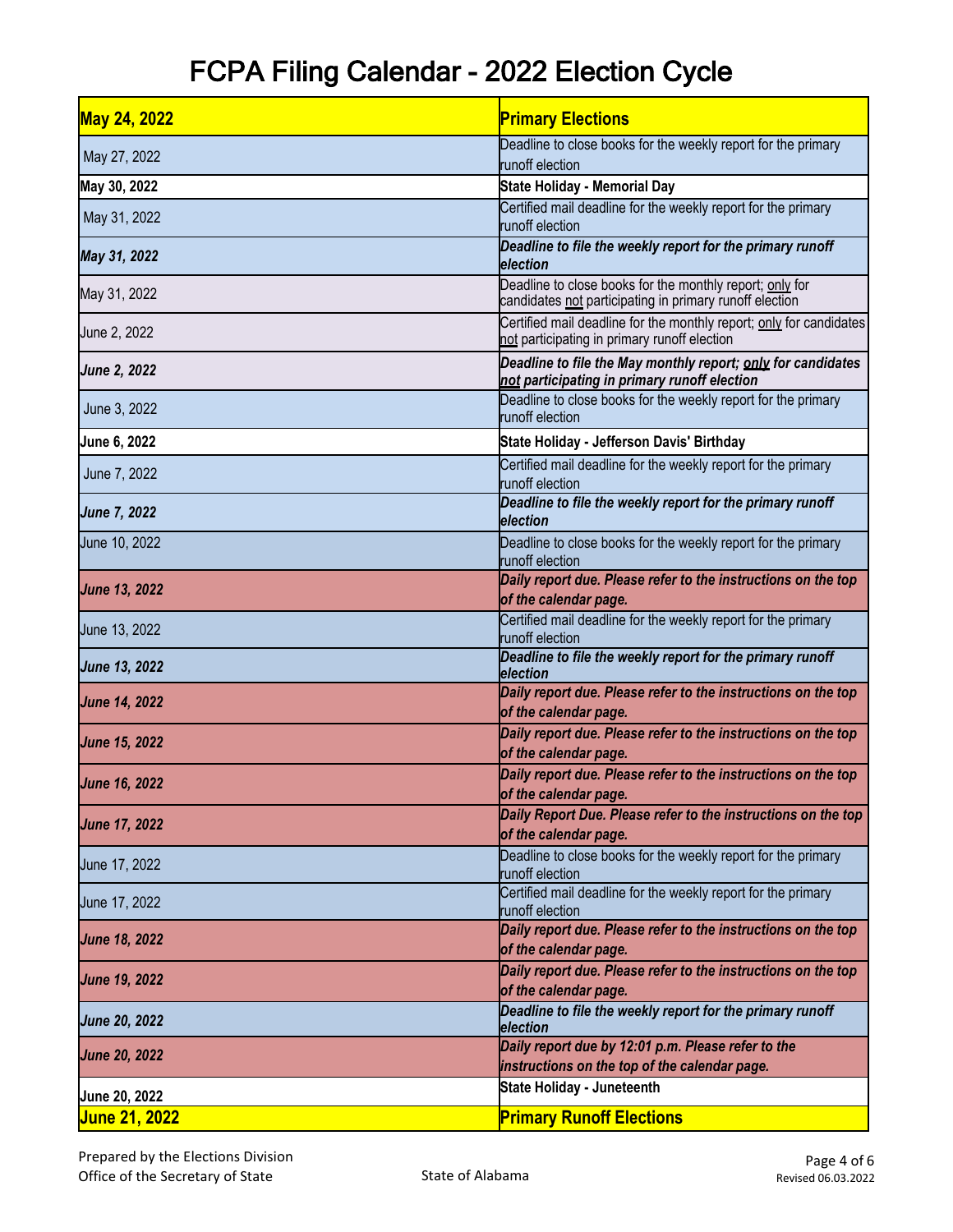| June 30, 2022         | Deadline to close books for the monthly report                                                                                     |
|-----------------------|------------------------------------------------------------------------------------------------------------------------------------|
| <b>July 4, 2022</b>   | State Holiday - Independence Day                                                                                                   |
| July 5, 2022          | Certified mail deadline for the monthly report                                                                                     |
| <b>July 5, 2022</b>   | Deadline to file the June monthly report                                                                                           |
| July 31, 2022         | Deadline to close books for the monthly report                                                                                     |
| August 2, 2022        | Certified mail deadline for the monthly report                                                                                     |
| <b>August 2, 2022</b> | Deadline to file the July monthly report                                                                                           |
| August 31, 2022       | Deadline to close books for the monthly report                                                                                     |
| September 2, 2022     | Certified mail deadline for the monthly report                                                                                     |
| September 2, 2022     | Deadline to file the August monthly report                                                                                         |
| September 5, 2022     | <b>State Holiday - Labor Day</b>                                                                                                   |
| September 21, 2022    | The last day to raise funds to retire campaign debt for the 2022<br>primary election (120 days after the election). [17-5-7(b)(3)] |
| September 30, 2022    | Deadline to close books for the monthly report for the<br>general election                                                         |
| October 4, 2022       | Certified mail deadline for the monthly report                                                                                     |
| October 4, 2022       | Deadline to file the September monthly report                                                                                      |
| October 10, 2022      | <b>State Holiday - Columbus Day</b>                                                                                                |
| October 14, 2022      | Deadline to close books for the weekly report for the general<br>election                                                          |
| October 17, 2022      | Certified mail deadline for the weekly report for the general<br>election                                                          |
| October 17, 2022      | Deadline to file the weekly report for the general                                                                                 |
|                       | election                                                                                                                           |
| October 19, 2022      | The last day to raise funds to retire campaign debt for the 2022<br>runoff election (120 days after the election). [17-5-7(b)(3)]  |
| October 21, 2022      | Deadline to close books for the weekly report for the general<br>election                                                          |
| October 24, 2022      | Certified mail deadline for the weekly report for the general<br>election                                                          |
| October 24, 2022      | Deadline to file the weekly report for the general<br>election                                                                     |
| October 28, 2022      | Deadline to close books for the weekly report for the general<br>election                                                          |
| October 31, 2022      | Certified mail deadline for the weekly report for the general<br>election                                                          |
| October 31, 2022      | Deadline to file the weekly report for the general<br>election                                                                     |
| October 31, 2022      | Daily report due. Please refer to the instructions on the<br>top of the calendar page.                                             |
| November 1, 2022      | Daily report due. Please refer to the instructions on the<br>top of the calendar page.                                             |
| November 2, 2022      | Daily report due. Please refer to the instructions on the<br>top of the calendar page.                                             |
| November 3, 2022      | Daily report due. Please refer to the instructions on the<br>top of the calendar page.                                             |
| November 4, 2022      | Deadline to close books for the weekly report for the general<br>election                                                          |